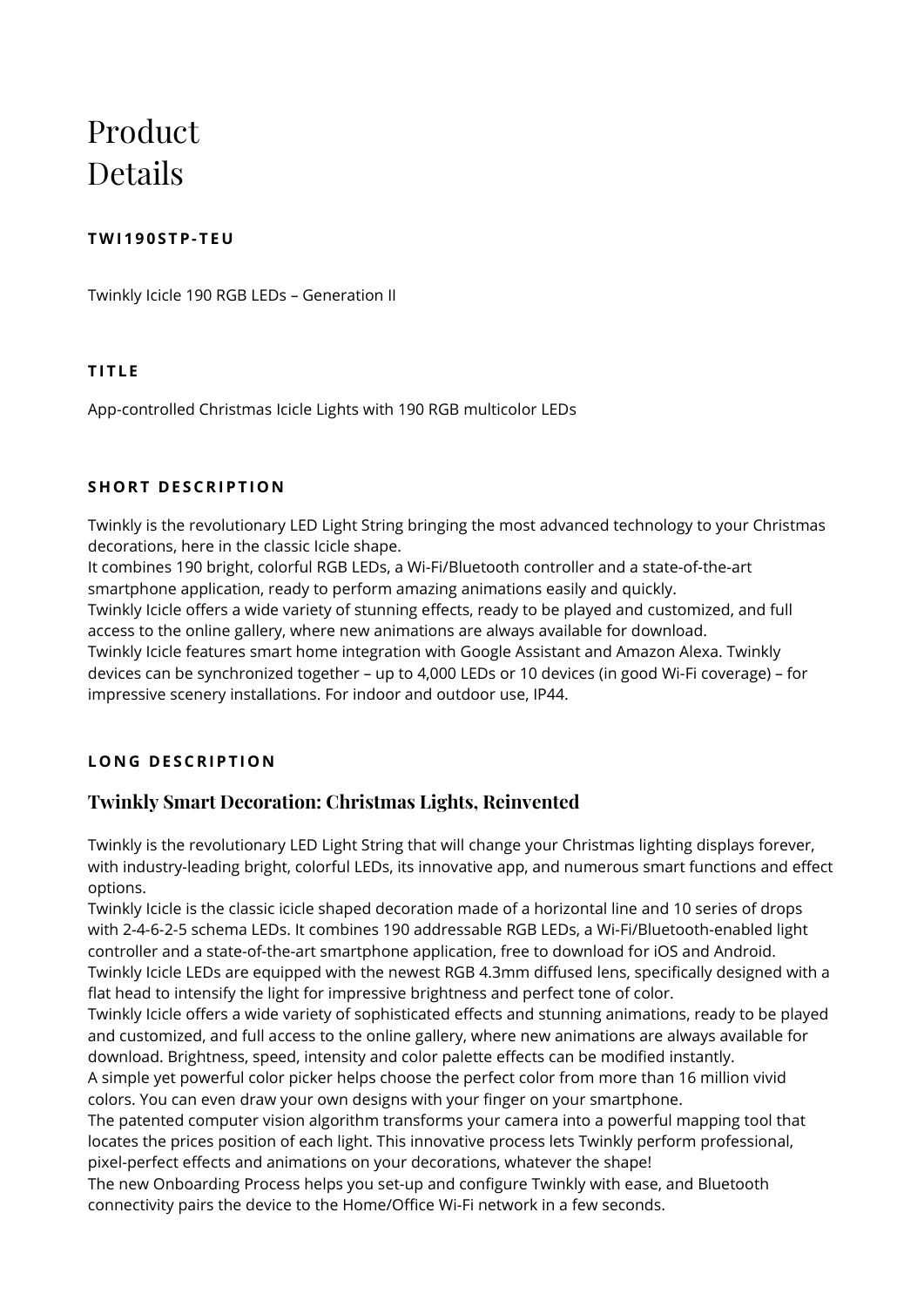Twinkly devices can be synchronized together in groups – up to 4,000 LEDs or 10 devices (in good Wi-Fi coverage) – for impressive scenery installations.

A handy ON/OFF timer and general brightness dimmer gives you complete control of your decorations. These features, enhanced stability and multi-effect carousel features all make this the smartest Twinkly ever!

Twinkly can be used in several modes:

- **DIRECT** push the button on the controller to select preset effects;
- **CONNECT TO A SMARTPHONE** use the Twinkly app to perform amazing animations easily and quickly;
- **CONNECT TO LOCAL WI-FI** access all Twinkly advanced features, like creating device groups, setting up voice assistants, downloading new effects from the online gallery, and more.

Twinkly is IP44-certified, suitable for indoor and outdoor use.

## **HIGHLIGHTS**

- App-controlled lights
- Free iOS and Android app
- Wi-Fi and Bluetooth connectivity
- Dozens of ready-to-play effects and animations
- 16 million colors, super-bright LEDs
- Computer Vision Mapping Tool
- Online Gallery access for free effects to download
- Draw and customize your own effects
- Music option available only with Twinkly Music Dongle
- Works with Google Assistant and Amazon Alexa
- Smart controller, plug and power cable included
- Indoor/Outdoor use IP44
- On / Off / Timer function

## **NEW RGB LED LIGHTS**

Twinkly Icicle has the newest RGB 4.3mm diffused lens LEDs, specifically designed with a flat head to intensify light effects for impressive brightness and perfect tone of color.

#### **GENERATION II CONTROLLER**

The brand-new Twinkly controller is more powerful than ever. It features a dual-core chip for super-fast processing, huge memory space for great animations, Wi-Fi and Bluetooth connectivity, RGB status indicator, and can power up to 400 LEDs.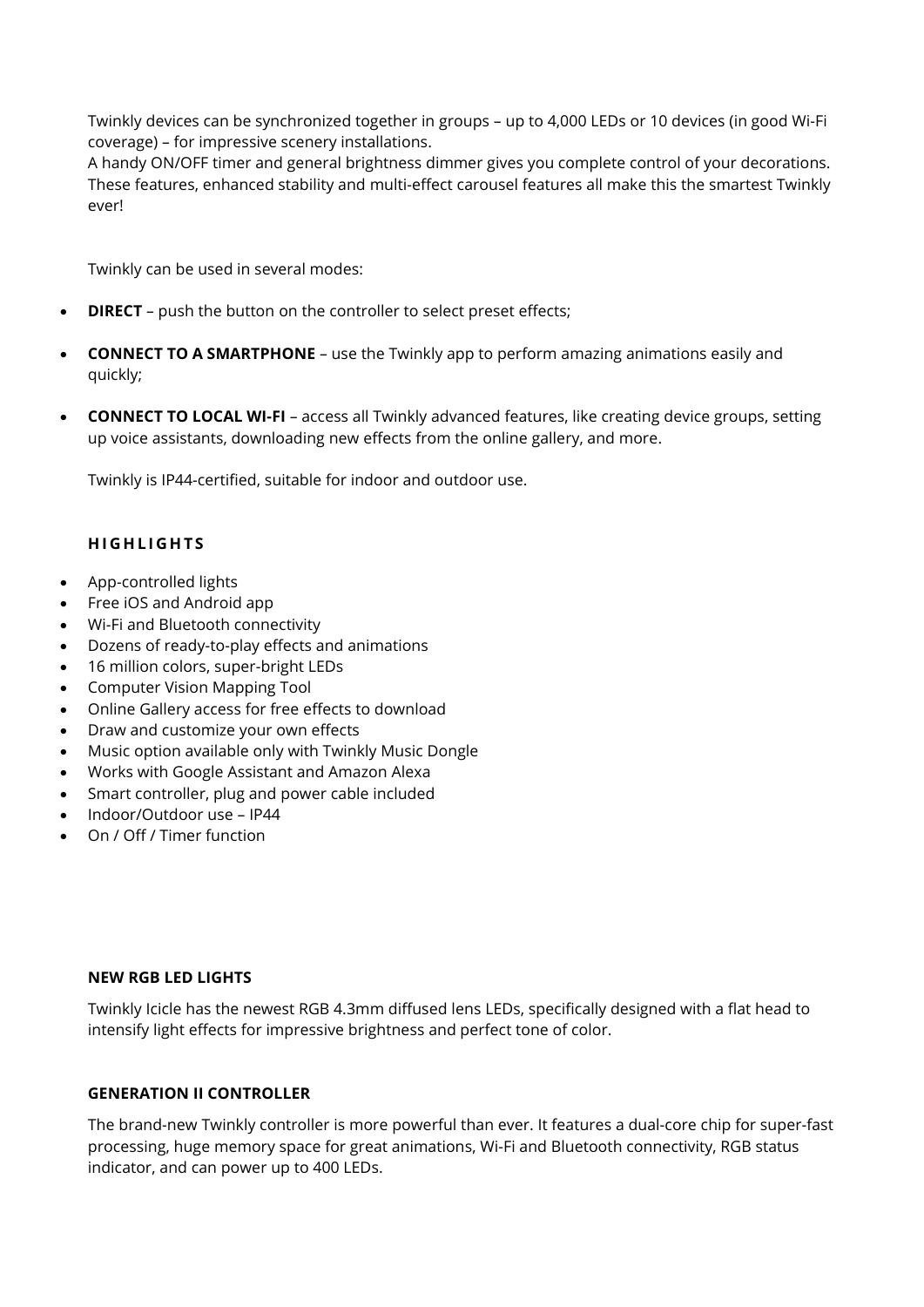#### **EASY SETUP**

The Onboarding Process helps you set-up and configure Twinkly with ease, and Bluetooth connectivity pairs the device to the Home/Office Wi-Fi network in a few seconds.

## **SMART HOME INTEGRATION**

Twinkly is a real internet-of-things device, fully integrated with the most home automation standards. Voice controls can be sent with Google Assistant and Amazon Alexa, allowing you to turn ON/OFF, change brightness and color of the decorations, without lifting a finger.

## **MUSIC OPTION**

Music option available only with Twinkly Music Dongle.

## **GROUPS**

Multiple Twinkly devices can be synchronized in groups – up to 4,000 LEDs or 10 devices (in good Wi-Fi coverage) – for impressive scenery installations. No physical connection is needed, the whole process is managed via the app and relies on the Wi-Fi network.

## **SMARTPHONE CAMERA MAPPING**

Twinkly Computer Vision maps tell the app the exact position of each LED bulb, letting you wrap any shape you want and apply amazing effects with pixel-perfect precision.

#### **MOBILE APP FEATURES**

The mobile app for iOS and Android devices is designed to let you fully manage your lights. You can select, customize, create and apply effects, apply timer, dim lights, and switch your strings ON and OFF.

#### **YEAR-ROUND USE**

Twinkly Icicles are not just for Christmas decorations, they are perfect for year-round use, from the creepiest Halloween to fantastic parties and celebrations, like birthdays or wedding parties! Twinkly is also perfect for bedroom, dorm room, and other lifestyle light décor, expressing all of your creativity.